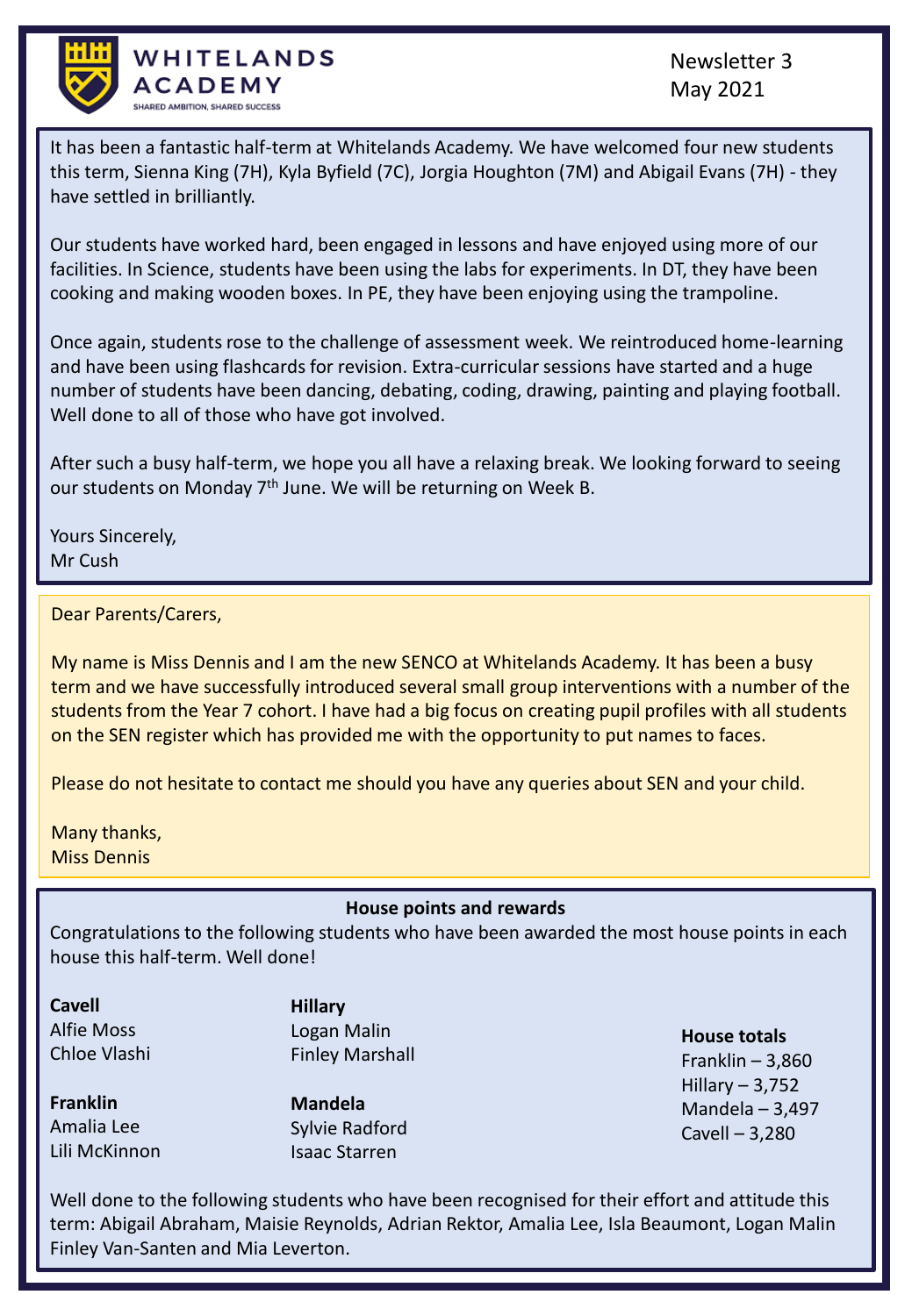## **Extra-curricular clubs**



### **Coding club**

Coding club is an amazing way to continue improving coding skills. So far, we have practised making games in Scratch along with looking at Python in future and it has been great fun. – Isaac Starren



### **Debate Club**

Every Wednesday we gather to debate on various topics. This started over online learning but now runs after school from 3-4pm. Previous topics have included: social media, school uniform, animal testing and video games. Lately we have been planning to run our own sessions by developing a debate for the club. Debate club is a fun way to socialise and have fun. I really recommend it to anyone who is thinking of joining. - Jack Happell

#### **Dance**

In dance club, we have been doing all different styles of dance including contemporary, hip hop, jazz, ballet etc. We have been working in groups and some of us are even confident enough to perform solos. We've been choreographing our own dance routines and in future we will hopefully be able to perform to a crowd. We hope to keep progressing in dance and in the meantime we are looking for a dance teacher. Overall, we are having a great time as a team and are hoping for more members from different year groups to join when the school gets bigger. - Megan Allmond and Grace Tuffrey

We are delighted that 70% of our students have been involved in our extra-curricular clubs this term. There are still spaces available for most clubs for any students wanting to join after halfterm. Please book extra-curricular clubs using the Arbor app to ensure your child gets a place. Please note, Art club will not be running on the first week back after half-term (7th June).

**Monday** – Art Club, 3-4pm, Art room (Mrs Peters)

**Tuesday** – Code-club, 3-4pm, IT room (Mr Townsend – school governor)

**Wednesday** – Debate Club, 3-4pm, Hall (Miss Montague)

Football, 3-4.15pm, MUGA (Miss Dawe)

**Thursday** – Dance Club, 3-4.15pm, Sports Hall (Miss Dawe)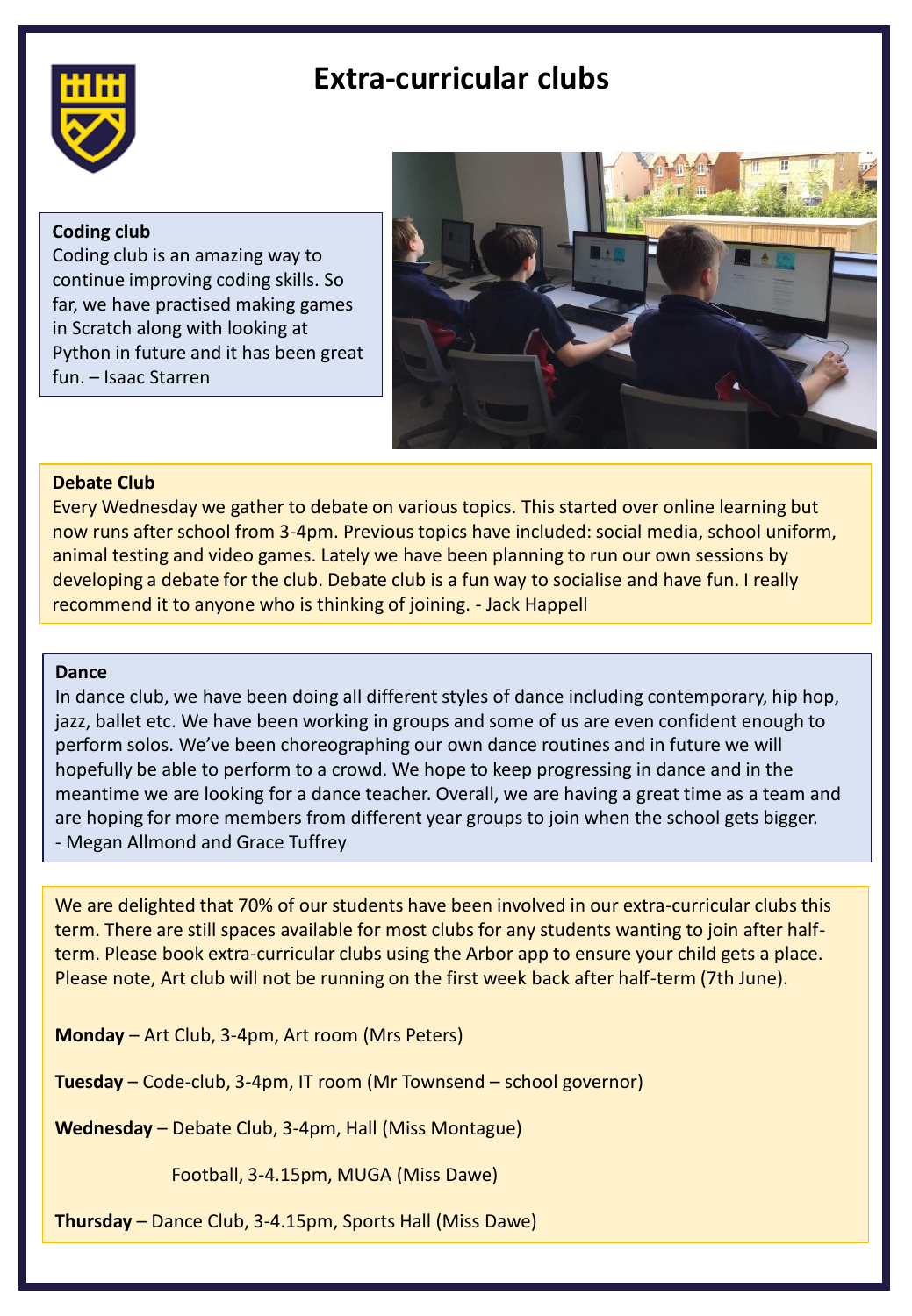

# **Extra-curricular clubs**

Art Club has proven to be incredibly popular and students have been taking turns to run sessions. Abi and Luana organised a fantastic session on silhouettes. They brought in equipment, made a PowerPoint and set up their session at break and lunch time. The session went really well with Abi and Luana awarding lots of house points. Well done to Abi, Luana and all of the other students who have been involved in running sessions for Art Club so far.

Art club is a place of both new experiences with art and a way to think outside of the box and be more creative as a whole.

My personal experiences with this club are that it can open an already good artists mind to new things, within this club you can improve your artwork and learn how others see art or you can teach them how you approach art or just help people as a whole. - Evan Smith









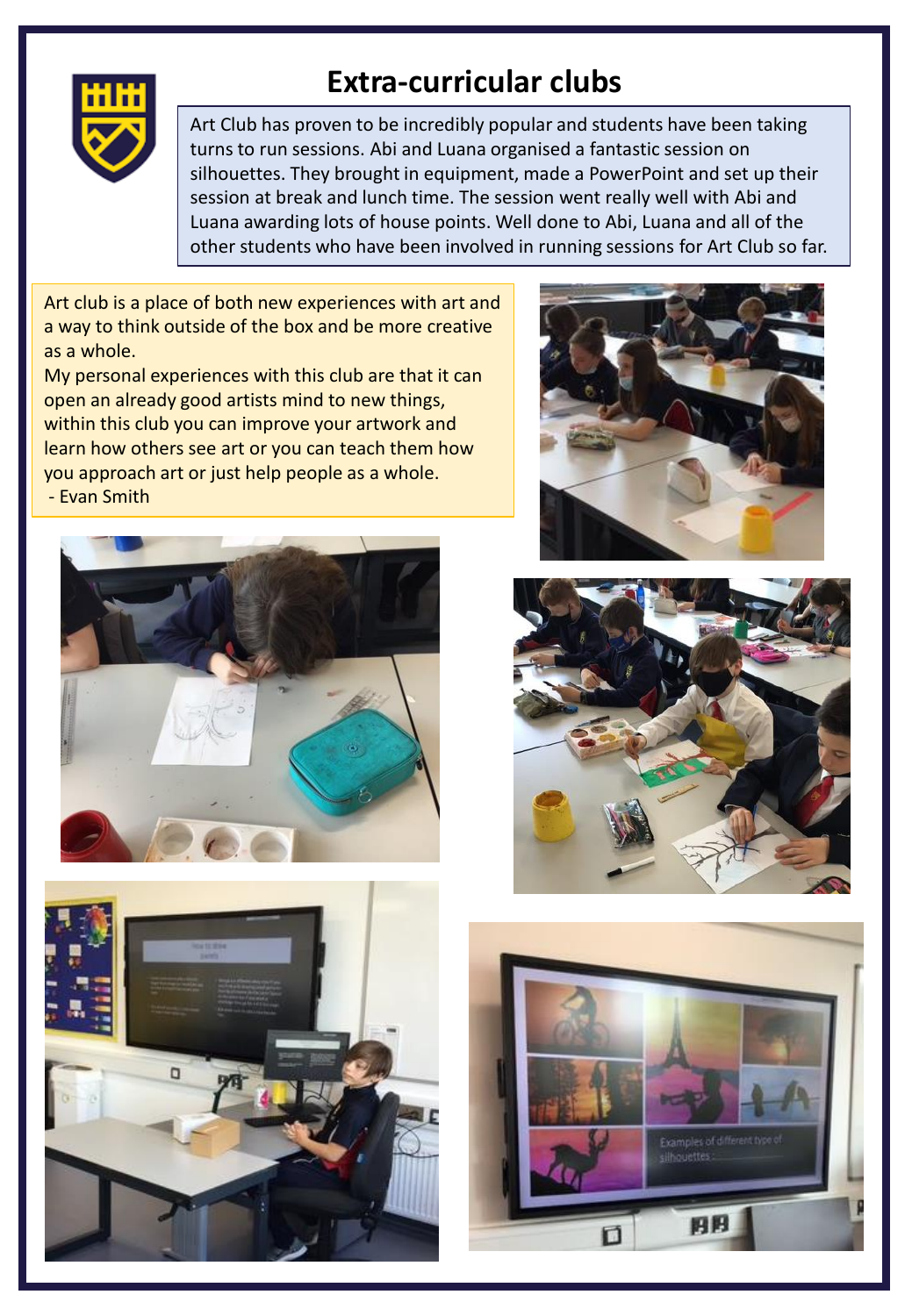

Thank you to the students who have been working hard to get our library ready for students to use after half-term. It looks fantastic!

What I have enjoyed about this year at Whitelands Academy is making new friends, facing challenges throughout the year and progressing my learning throughout the terms.

My favourite subject is Maths because I like challenging my mind. I like Science because I love doing experiments and learning equations, and DT because I love being creative and arty.

My favourite facility is the library because it is peaceful and is a perfect place to read and study. Also I like the DT rooms, especially the machines.



Students working hard in the DT workshop.





- Aksa Aji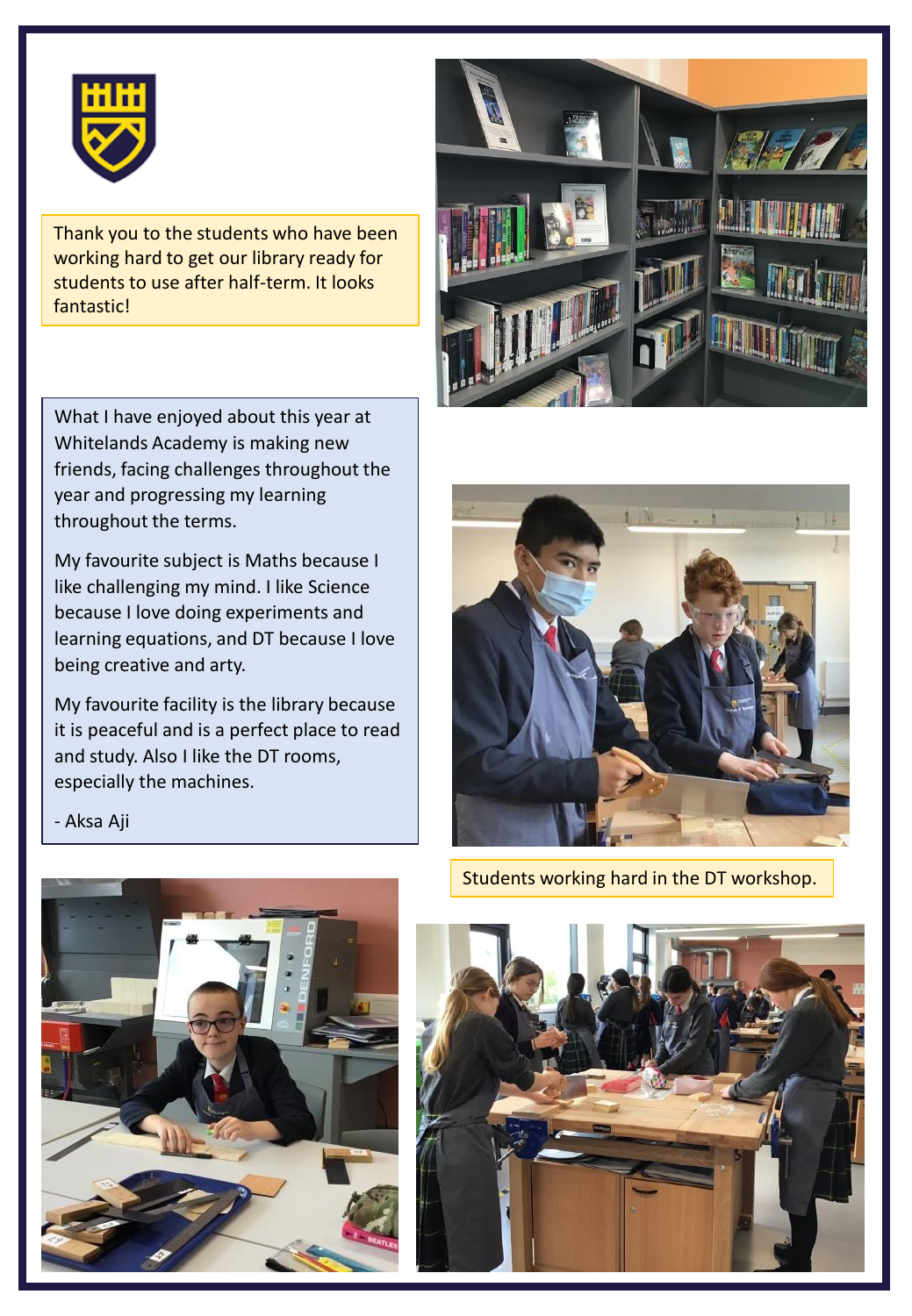# **English and reading**

We recently finished studying 'The Bone Sparrow' in English. Here's what some of our students thought…

The Bone Sparrow is an oasis of feelings about the life of a refugee. My favourite part was when the main character went on an adventure. I really enjoyed this book because it was non-stop suspense and ominous feelings. I just didn't want to stop reading it. If you like drama and adventure, I think you will like this book.

- 5 stars
- Charlie Kilbane

Reading this book is like going on an emotional rollercoaster. There is happy, sad, exciting, confused and many more emotions. My favourite part was when the main character risked everything to help his best friend. I really enjoyed all the suspense and feelings in this incredibly written book. I give this book a 10/10 review. I recommend this book to anyone who likes emotional books.

- Kaci Lothamer

### The ones who carry on silenced By Hannah Bradshaw

Hidden away in fear, Remember we are here, Now, tis a criminal offence to say about our suffering.

We were forced to leave our homeland, Carted away, Some were driven in vans, With little air to breathe. We watch our siblings, Our friends suffer and die, And now we are trapped And there's no getting out of here.

And we are the ones, That live on, Silenced.

We have enjoyed reading Ghost Boys by Jewell Parker Rhodes in Guided Reading this term. After half-term we will be reading The House with the Chicken Legs by Sophie Anderson.